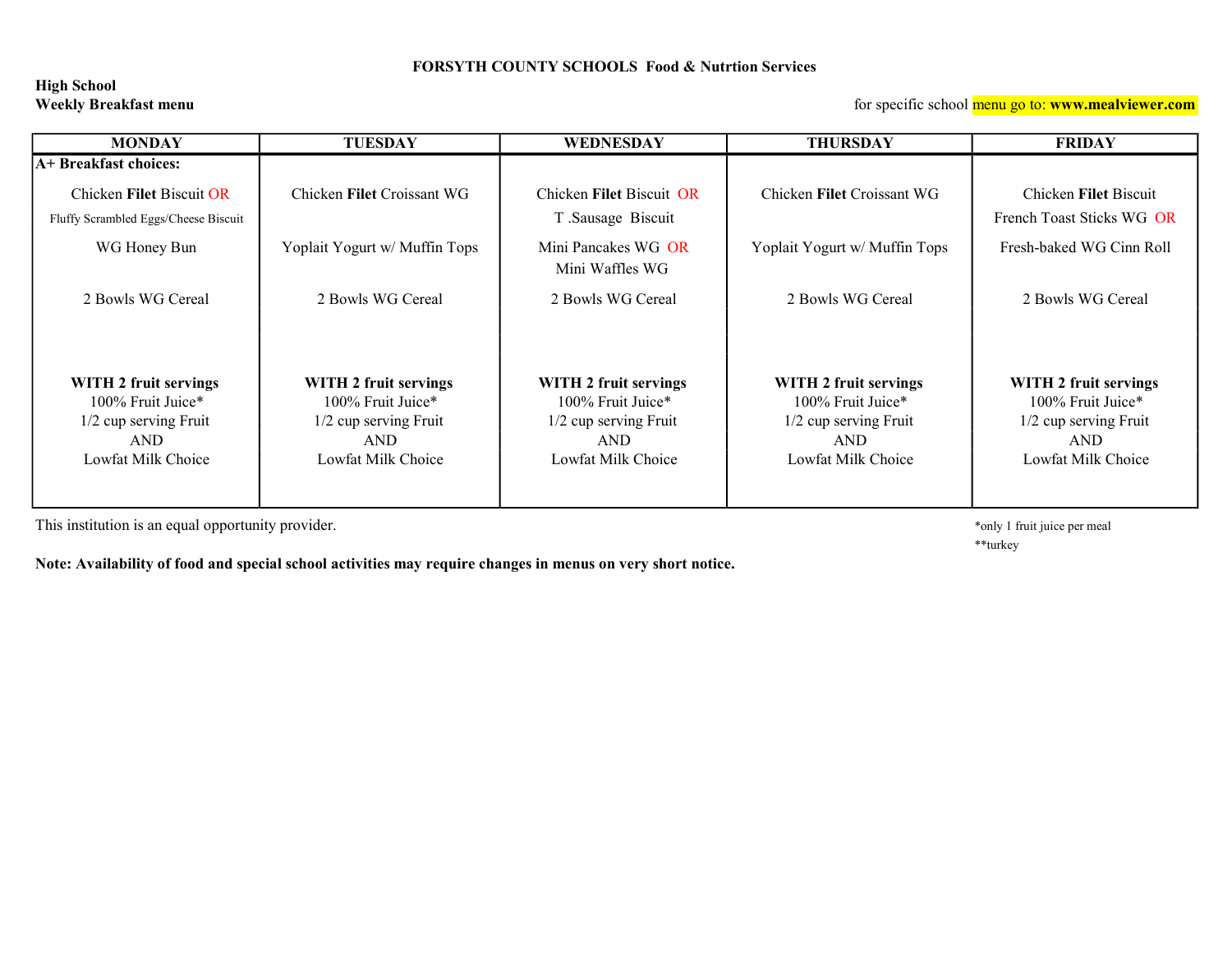### FORSYTH COUNTY SCHOOLS Food & Nutrition Services

# High School Recommended Menu<br>WEEK 1 SPRING 2021-2022

To be served: March 21-25, April 18-22,May 9-13

for specific school menu go to: www.mealviewer.com

| <b>MONDAY</b>                                                                                               | <b>TUESDAY</b>                                                                                                         | <b>WEDNESDAY</b>                                                         | <b>THURSDAY</b>                           | <b>FRIDAY</b>                                                    |
|-------------------------------------------------------------------------------------------------------------|------------------------------------------------------------------------------------------------------------------------|--------------------------------------------------------------------------|-------------------------------------------|------------------------------------------------------------------|
| Cheese Pizza Stuffed Breadsticks<br>w/Homemade Marinara                                                     | Taco Tuesday                                                                                                           | Fresh Baked Rising Cheese Pizza<br>Cheese, Pepperoni and Specialty Pizza | Fresh Bake 4 Meat Primo Pizza WG          | Chicken Pesto Alfredo<br><b>OR</b><br>Quesadilla Cheese Pizza WG |
| Popcorn Chicken<br>w/ Mini WG Roll                                                                          | Corn Dog WG<br>OR<br>Hot Dog WG                                                                                        | Popcorn Chicken<br>w/ Mini WG Roll                                       | Asian Chicken Nuggets<br>w/WG Breadstick  | Chicken Filet Sandwich WG<br>(Reg or Spicy)                      |
| <b>Sub/Wraps Entrees</b><br>Turkey Or Ham & Cheese WG Sub/Wrap<br>Smuckers PB&J***WG                        | Buffalo Chicken Wrap<br>Smuckers PB&J***WG                                                                             | SW Turkey Wrap<br>Smuckers PB&J***WG                                     | Chicken Tender Wrap<br>Smuckers PB&J***WG | Smuckers PB&J***WG                                               |
|                                                                                                             |                                                                                                                        |                                                                          |                                           |                                                                  |
| Chef Salad                                                                                                  | Salad Meal entree w/WG or Non WG crackers options (veggie salad** may be requested)<br>Veggie Salad w/ Cheese          | California Salad                                                         | Buffalo Chicken Salad                     |                                                                  |
|                                                                                                             | Taco Salad                                                                                                             |                                                                          |                                           |                                                                  |
|                                                                                                             |                                                                                                                        |                                                                          |                                           |                                                                  |
|                                                                                                             | Vegetarian Choice*** Offered as requested & when another vegetarian entrée is not available - check school for options |                                                                          |                                           |                                                                  |
| WITH CHOICE OF 4                                                                                            | WITH CHOICE OF 4                                                                                                       | WITH CHOICE OF 4                                                         | WITH CHOICE OF 4                          | WITH CHOICE OF 4                                                 |
| <b>Tossed Garden Salad</b>                                                                                  | Shredded Lettece and Diced Tomato                                                                                      | Kale & Craisin Salad                                                     | <b>Shoestring Sweet Potatoes</b>          | Crispy Crinkle Fries                                             |
| <b>Mashed Potatoes</b>                                                                                      | <b>Seasoned Black Beans</b>                                                                                            | <b>Baby Carrots</b>                                                      | <b>Steamed Broccoli</b>                   | <b>Tossed Garden Salad</b>                                       |
| Apple Slices                                                                                                | Corn                                                                                                                   | <b>Sliced Pears</b>                                                      | Flavored Applesauce cup                   | Sweet Frozen Fruit Cups                                          |
| Fresh Seasonal Fruit                                                                                        | Fresh Seasonal Fruit                                                                                                   | Fresh Seasonal Fruit                                                     | Fresh Seasonal Fruit                      | Fresh Seasonal Fruit                                             |
| 4 oz 100% juice*                                                                                            | 4 oz 100% juice*                                                                                                       |                                                                          | 4 oz 100% juice*                          | 4 oz 100% juice*                                                 |
| <b>WITH</b> Lowfat Milk Choice                                                                              | Lowfat Milk Choice                                                                                                     | Lowfat Milk Choice                                                       | Lowfat Milk Choice                        | Lowfat Milk Choice                                               |
| Note: Availability of food and special school activities may require changes in menus on very short notice. |                                                                                                                        |                                                                          |                                           | *only 1 fruit juice carton per meal                              |
| This institution is an equal opportunity provider.                                                          |                                                                                                                        |                                                                          |                                           | **turkey                                                         |
| Dark green vegetable serving                                                                                | Red/Orange vegetable serving                                                                                           | Legume vegetable serving                                                 | Grains are WG=Whole grain rich            | ***Vegetarian option                                             |
|                                                                                                             | Vegetarian Choice*** Offered as requested & when another vegetarian entrée is not available - check school for options |                                                                          |                                           |                                                                  |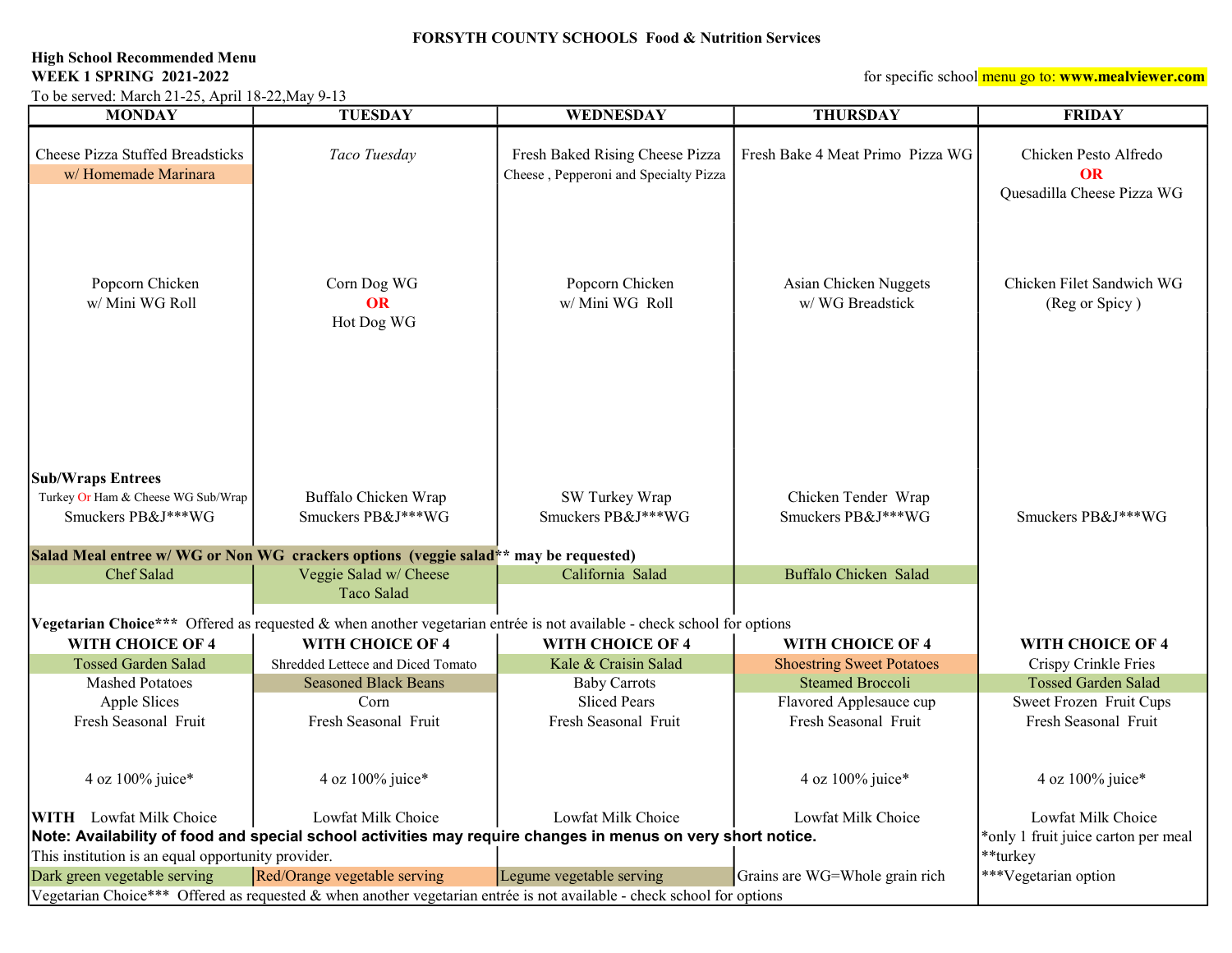#### FORSYTH COUNTY SCHOOLS Food & Nutrition Services

### High School Recommended Menu

To be served: March 7-11, March 28-April 1 ,April 25-29, May 16-20

WEEK: 2 SPRING 2021-2022 *SPRING 2021-2022 MEEK: 2* **SPRING 2021-2022** *MEEK: 2* **SPRING 2021-2022** *MEEK: 2* **SPRING 2021-2022** 

| <b>MONDAY</b>                                                                                               | <b>TUESDAY</b>                                                                                                         | <b>WEDNESDAY</b>                   | <b>THURSDAY</b>                  | <b>FRIDAY</b>                         |
|-------------------------------------------------------------------------------------------------------------|------------------------------------------------------------------------------------------------------------------------|------------------------------------|----------------------------------|---------------------------------------|
|                                                                                                             |                                                                                                                        |                                    |                                  |                                       |
| Spaghetti w/ Meatsauce                                                                                      | Nachos w/ Cheese*** & Meat                                                                                             | Fresh Bake 4 meat Primo Pizza WG   | Popcorn Chicken                  | Fresh Baked Rising Crust Pizza WG     |
|                                                                                                             |                                                                                                                        |                                    | w/ Mini WG Roll                  | Cheese, Pepperoni and Specialty Pizza |
| Popcorn Chicken                                                                                             | Chicken Chunks (Reg or Spicy)                                                                                          | Chicken & Waffles                  | French Bread Pizza*** WG         | Cheeseburger WG                       |
| w/ Mini WG Roll                                                                                             | w/WG Roll                                                                                                              |                                    | w/ Warm Dipping sauce            |                                       |
|                                                                                                             |                                                                                                                        |                                    |                                  | <b>BBQ Pork Sandwich</b>              |
|                                                                                                             |                                                                                                                        |                                    |                                  |                                       |
|                                                                                                             |                                                                                                                        |                                    |                                  |                                       |
|                                                                                                             |                                                                                                                        |                                    |                                  |                                       |
|                                                                                                             |                                                                                                                        |                                    |                                  |                                       |
|                                                                                                             |                                                                                                                        |                                    |                                  |                                       |
|                                                                                                             |                                                                                                                        |                                    |                                  |                                       |
|                                                                                                             |                                                                                                                        |                                    |                                  |                                       |
|                                                                                                             |                                                                                                                        |                                    |                                  |                                       |
|                                                                                                             |                                                                                                                        |                                    |                                  |                                       |
|                                                                                                             |                                                                                                                        |                                    |                                  |                                       |
| <b>Sub/Wraps Entrees</b>                                                                                    |                                                                                                                        |                                    |                                  |                                       |
| Turkey Or Ham & Cheese WG Sub/Wrap                                                                          | Veggie Wrap                                                                                                            | SW Turkey Wrap                     | Rotisserie Chicken Wrap          |                                       |
| Smuckers PB&J***                                                                                            | Smuckers PB&J*** WG                                                                                                    | Smuckers PB&J***WG                 | Smuckers PB&J***WG               | Smuckers PB&J***WG                    |
|                                                                                                             |                                                                                                                        |                                    |                                  |                                       |
|                                                                                                             | Salad Meal entree w/ WG or Non WG crackers options (veggie salad** may be requested)                                   |                                    |                                  |                                       |
| Chef Salad                                                                                                  | Chicken Tender Salad                                                                                                   | Veggie Salad w/ egg or cheese      | Buffalo Chicken Salad            |                                       |
|                                                                                                             | Taco Salad                                                                                                             |                                    |                                  |                                       |
|                                                                                                             | Vegetarian Choice*** Offered as requested & when another vegetarian entrée is not available - check school for options |                                    |                                  |                                       |
| WITH CHOICE OF 4                                                                                            | WITH CHOICE OF 4                                                                                                       | WITH CHOICE OF 4                   | WITH CHOICE OF 4                 | WITH CHOICE OF 4                      |
| Caesar Salad                                                                                                | Golden Corn                                                                                                            | <b>Seasoned Potato Wedges</b>      | <b>Shoestring Sweet Potatoes</b> | Crispy Crinkle Fries                  |
| Green Beans                                                                                                 | Pintos w/cheese                                                                                                        | Spinach Salad w/Strawberries       | Sonoma Blend Vegetables          | <b>Baked Beans</b>                    |
| <b>Sliced Peaches</b>                                                                                       | <b>Tossed Garden Salad</b>                                                                                             | Frozen Fruit Sour Cherry Rasp. Cup | Flavored Applesauce cup          | Leaf Lettuce & Tomato                 |
| Fresh Seasonal Fruit                                                                                        | Fresh Seasonal Fruit                                                                                                   | Fresh Seasonal Fruit               | <b>Sliced Pears</b>              | Fresh Seasonal Fruit                  |
|                                                                                                             |                                                                                                                        |                                    | Fresh Seasonal Fruit             |                                       |
|                                                                                                             |                                                                                                                        | Fresh Fruit                        |                                  |                                       |
| 4 oz 100% juice*                                                                                            | 4 oz 100% juice*                                                                                                       | 4 oz 100% juice*                   | 4 oz 100% juice*                 | 4 oz 100% juice*                      |
|                                                                                                             |                                                                                                                        |                                    |                                  |                                       |
| <b>WITH</b> Lowfat Milk Choice                                                                              | Lowfat Milk Choice                                                                                                     | Lowfat Milk Choice                 | Lowfat Milk Choice               | Lowfat Milk Choice                    |
| Note: Availability of food and special school activities may require changes in menus on very short notice. |                                                                                                                        |                                    |                                  | *only 1 fruit juice carton per meal   |
| This institution is an equal opportunity provider.                                                          |                                                                                                                        |                                    |                                  | **turkey                              |
| Dark green vegetable serving                                                                                | Red/Orange vegetable serving                                                                                           | Legume vegetable serving           | Grains are WG=Whole grain rich   | ***Vegetarian option                  |

Vegetarian Choice\*\*\* Offered as requested & when another vegetarian entrée is not available - check school for options